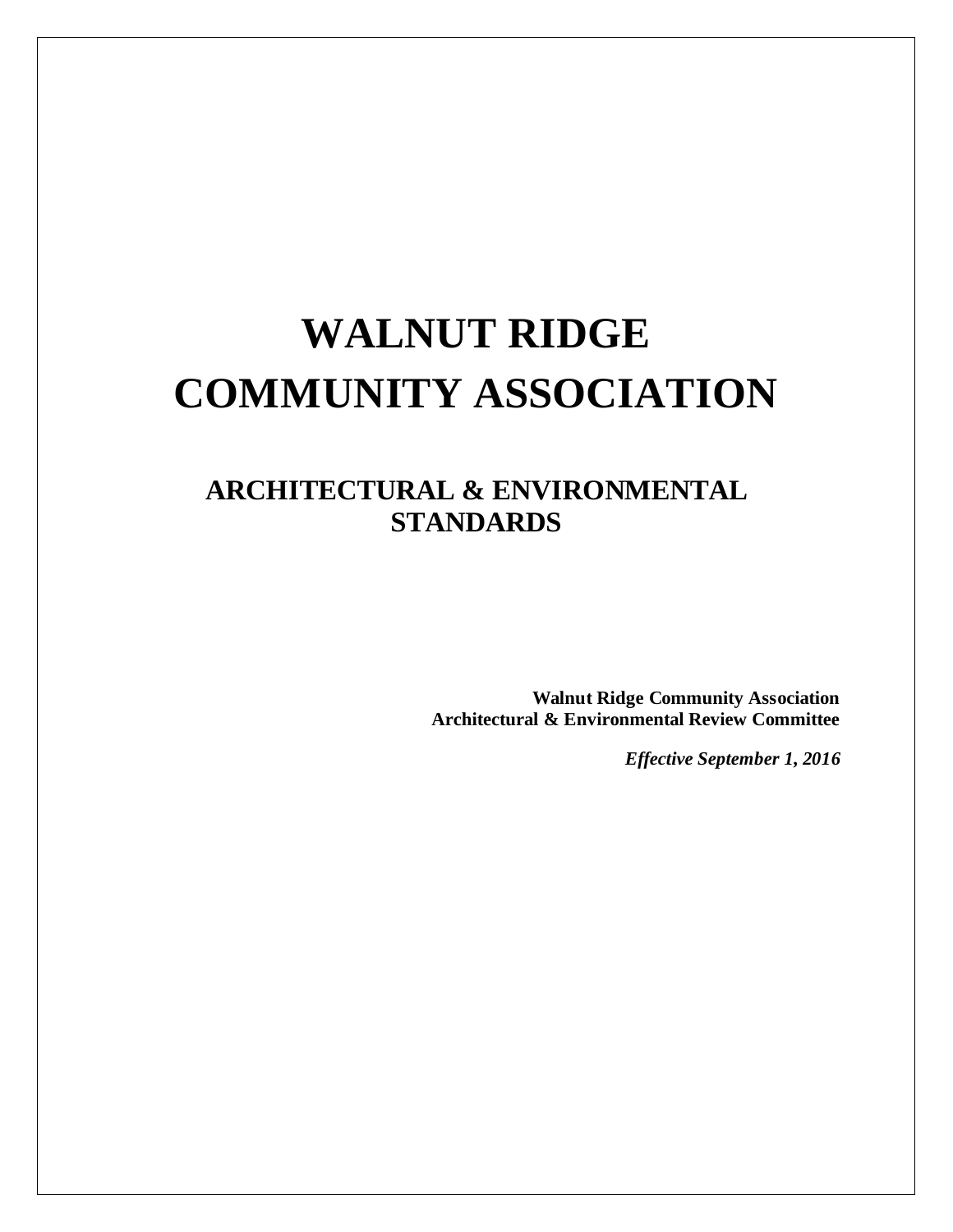## **TABLE OF CONTENTS**

| $\mathbf{I}$ . |                 |                                                       |  |
|----------------|-----------------|-------------------------------------------------------|--|
|                | А.              |                                                       |  |
|                | <b>B.</b>       |                                                       |  |
|                | $\mathcal{C}$ . | THE ARCHITECTURAL & ENVIRONMENTAL REVIEW COMMITTEE  2 |  |
|                | D.              |                                                       |  |
|                | E.              | AMENDMENTS TO THE ARCHITECTURAL GUIDELINES3           |  |
|                | F.              |                                                       |  |
| Π.             |                 |                                                       |  |
|                | A.              |                                                       |  |
|                |                 |                                                       |  |
|                |                 |                                                       |  |
|                |                 |                                                       |  |
|                |                 |                                                       |  |
|                |                 |                                                       |  |
|                |                 |                                                       |  |
|                | <b>B.</b>       |                                                       |  |
|                | $C$ .           |                                                       |  |
|                |                 | 1. ALTERATIONS, ADDITIONS OR NEW CONSTRUCTION MADE    |  |
|                |                 | 2. ALTERATIONS, ADDITIONS OR NEW CONSTRUCTION         |  |
|                |                 |                                                       |  |
|                |                 |                                                       |  |
|                | A.              |                                                       |  |
|                |                 |                                                       |  |
|                |                 |                                                       |  |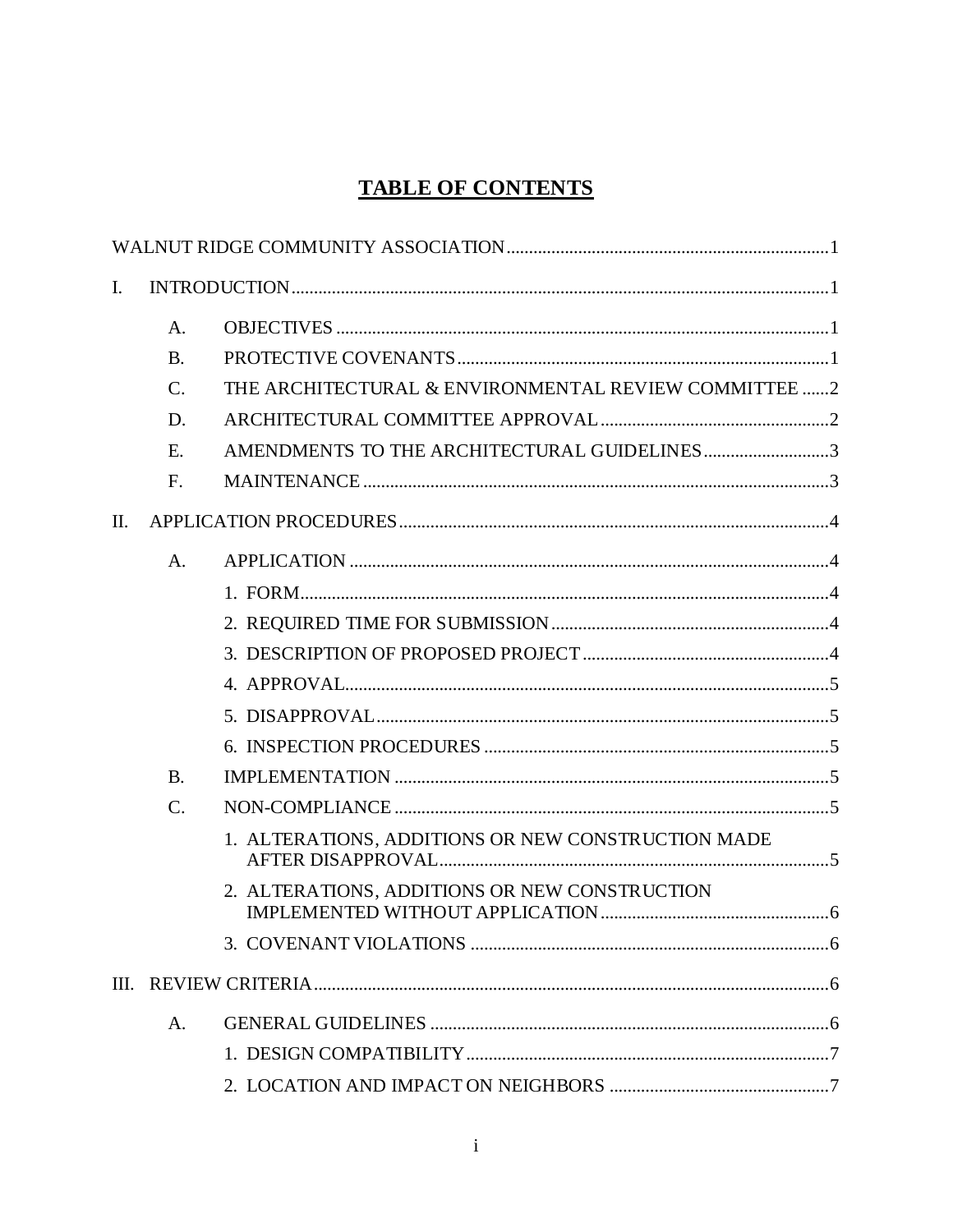| <b>B.</b> |                                                  |  |
|-----------|--------------------------------------------------|--|
|           |                                                  |  |
|           |                                                  |  |
|           |                                                  |  |
|           |                                                  |  |
|           | 5. SKYLIGHTS, SUN TUNNELS, SOLAR PANELS AND RAIN |  |
|           |                                                  |  |
|           |                                                  |  |
|           |                                                  |  |
|           |                                                  |  |
|           |                                                  |  |
|           |                                                  |  |
|           |                                                  |  |
|           |                                                  |  |
|           |                                                  |  |
|           |                                                  |  |
|           |                                                  |  |
|           |                                                  |  |
|           |                                                  |  |
|           |                                                  |  |
|           |                                                  |  |
|           |                                                  |  |
|           |                                                  |  |
|           |                                                  |  |
|           |                                                  |  |
|           |                                                  |  |
|           |                                                  |  |

## $\overline{\textbf{ii}}$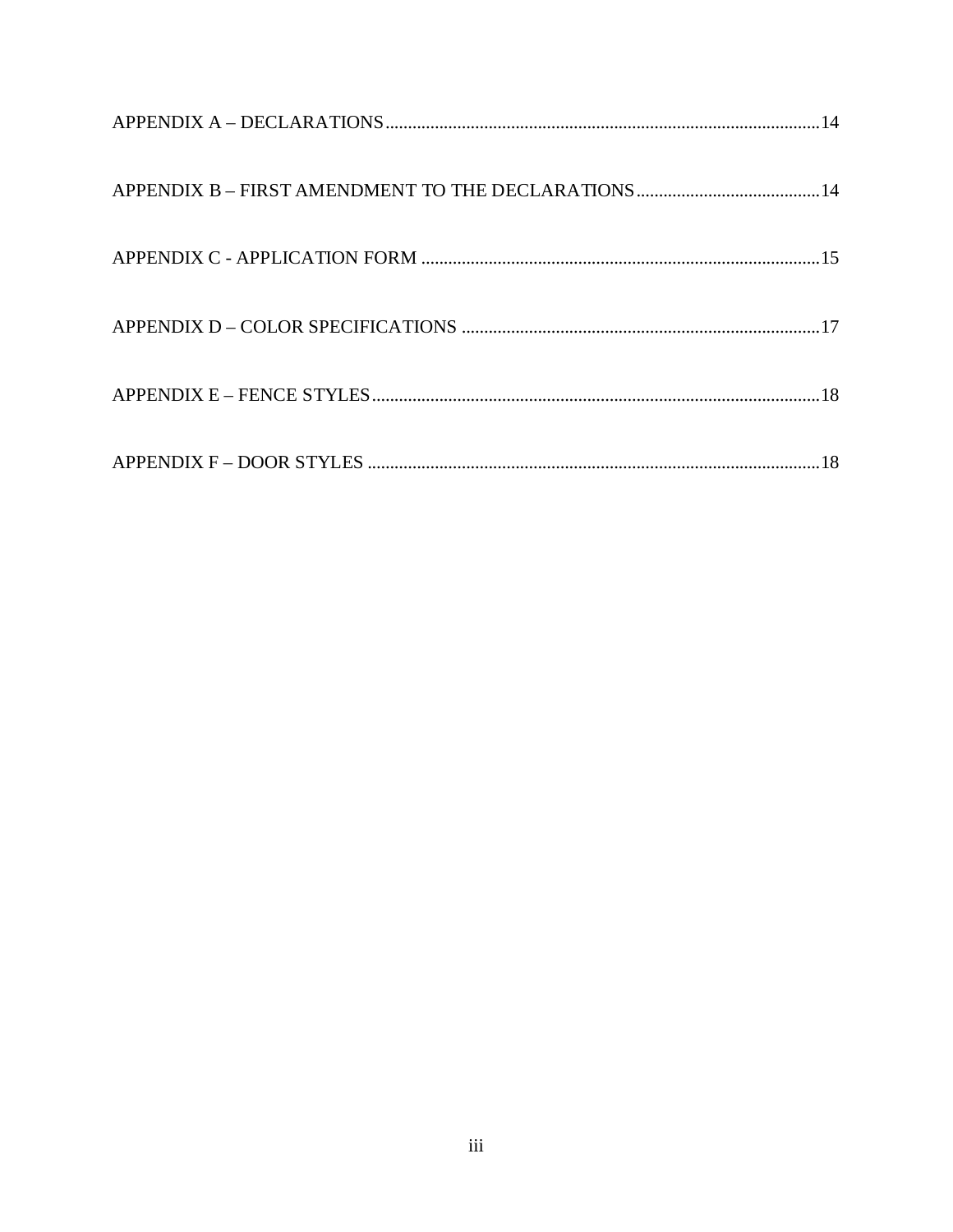## **WALNUT RIDGE COMMUNITY ASSOCIATION ARCHITECTURAL & ENVIRONMENTAL STANDARDS**

## **I. INTRODUCTION**

## **A. OBJECTIVES**

This document represents the community architectural and environmental standards and application procedures for the Walnut Ridge Community Association. These Architectural & Environmental Review Standards are intended for the residents, homeowners, individuals or entities with capital interest in the community. Further, these standards are binding upon all homeowners and residents. This document is not intended to amend or in any way supersede, the existing Declaration of Covenants and Restrictions and its Amendments.

The intent of design and environmental controls is to provide guidance to the homeowner contemplating architectural exterior alterations, additions or new construction. It addresses issues pertinent to the townhomes and their environmental surroundings while ensuring overall community standards for design, integrity, quality, architectural conformity, and aesthetics. These standards protect property value and enhance the community's overall environment.

These guidelines are intended to address exterior improvements most likely to be undertaken by homeowners. This document is created to address all requests submitted.

#### THE OBJECTIVES OF THIS DOCUMENT ARE:

- To provide uniform guidelines to be used in reviewing applications in the context of standards established by the covenants of the Walnut Ridge Community Association;
- $\blacksquare$  To assist homeowners in preparing an Architectural & Environmental Application; and
- To educate homeowners and residents of the covenants and its amendments.

## **B. PROTECTIVE COVENANTS**

Authority for maintaining the quality of design at Walnut Ridge comes through the Declarations and Restrictions and Amendments, which are part of every deed of ownership. The Architectural & Environmental Review Committee determines whether proposed and/or completed exterior alterations, additions or new construction comply with the standards set forth in the Declarations.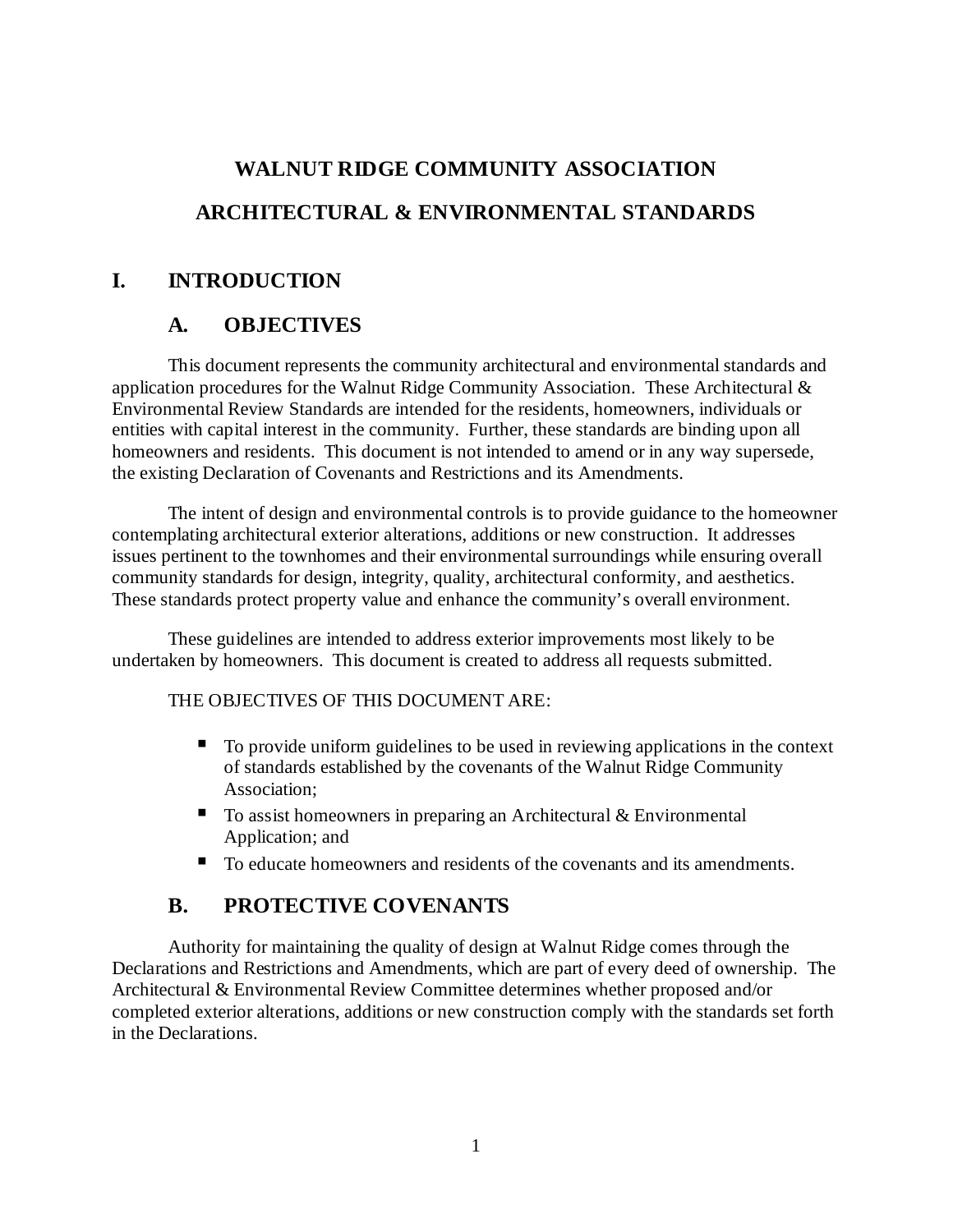## **C. THE ARCHITECTURAL & ENVIRONMENTAL REVIEW COMMITTEE**

The Architectural & Environmental Review Committee shall be composed of three (3) or more persons whose responsibility is to administer Articles VIII & IX of the First Amendment to the Declaration. In the absence of a committee, the Board of Directors will act in this capacity. The responsibilities of the Architectural & Environmental Review Committee are:

- $\blacksquare$  To review all plans and specifications as stated in Articles VIII & IX of the First Amendment to the Declarations and approve or disapprove applications;
- To investigate and make determination of instances of non-compliance with these standards; and
- To inform the community of any community standards and subsequent revisions.

## **D. ARCHITECTURAL COMMITTEE APPROVAL**

In accordance with the Declarations and First Amendment to the Declaration: It shall be prohibited to install, erect, attach, apply, paste, hinge, screw, nail, build, move or hence alter or construct any:

- Lighting
- Screens, Awnings, Patio Covers, Gutters
- Exterior Decorations (exclusive of seasonal decorations)
- Fences, Walls, Sheds
- Aerials, Antennas, Radio or Television Broadcasting, including but not limited to receiving devices
- Patios, Balconies, Porches, Additions
- Slabs, Walls, Sidewalls, Curbs, Driveways

or to make any other change or otherwise alter existing structures (including, but not limited to, any alteration in color) **in any manner whatsoever**:

- $\blacksquare$  the exterior of any improvements constructed upon any lot or upon any of the common areas
- alter the grade of the land
- $\blacksquare$  or to have removed or alter the structural integrity of the building
- or otherwise affect the property, interest or welfare of any lot owner, or impair any easement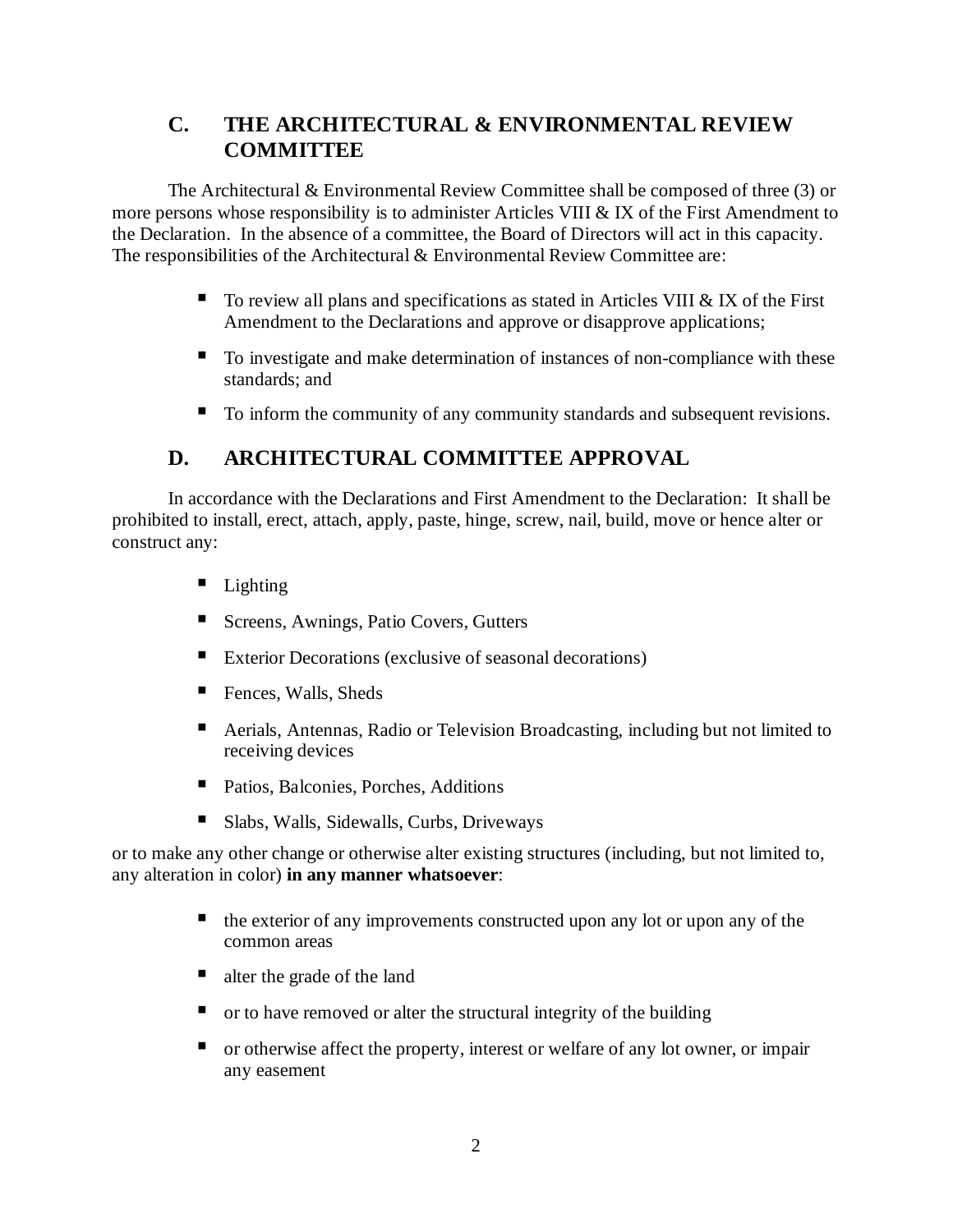until the complete plans and specifications, showing the location, nature, shape, height, material, color, type of construction and any other proposed form of change (including any other information specified by the Architectural & Environmental Review Committee) **have been submitted to and approved in writing** by the Architectural & Environmental Review Committee as to the safety, harmony of external design, color and location in relation to surrounding structures and topography and conformity with the design concept for the community.

#### **THE PRECEDING PARAGRAPH EXPLICITLY STATES THAT ANY CHANGE TO THE EXTERIOR APPEARANCE OF A UNIT MUST EXPLICITLY BE APPROVED BY THE ARCHITECTURAL & ENVIRONMENTAL REVIEW COMMITTEE. ONCE A PLAN IS APPROVED, IT MUST BE ADHERED TO.**

It is important that the Architectural & Environmental Review Committee approval not be limited to major alterations, such as adding a room or deck to the townhome, but includes such items as color and materials, etc. Approval is required when an existing item is to be removed or new construction is to be built.

Each application is reviewed separately. **There are no automatic approvals**. A homeowner who wishes to construct a deck, for example, identical to one already approved by the Architectural & Environmental Review Committee is still required to submit an application. However, if the construction is identical to other approved additions, alterations and new construction and/or is done by a contractor who has already worked within the community, make note of this on your application – it could reduce the response time to the application. Applications must be received by the Architectural & Environmental Review Committee no less than 35 days prior to the proposed scheduled alterations, additions or new construction. This is to allow adequate time to review and return the applications. The **only** exception to this, however, is painting and staining, whereby 7-days' verbal notice must be given to ensure conformity with staining/painting specifications (See Appendix D.)

In **all** cases an application must be submitted and reviewed in order to consider specific implications of location and impact on surroundings.

#### **E. AMENDMENTS TO THE ARCHITECTURAL GUIDELINES**

These guidelines may be amended. The Board will conduct an annual evaluation to determine if amendments are required. Homeowners may submit to the Board, comments and requests for additions and/or changes to the guidelines.

#### **F. MAINTENANCE**

Property ownership includes the responsibility for maintenance of all structures and ground, which are part of the property. Maintenance affects the visual character of the property and community, economic values of the property and community safety. To ensure compliance with the standards, the Management Company will conduct annual inspections for the Board of Directors' review.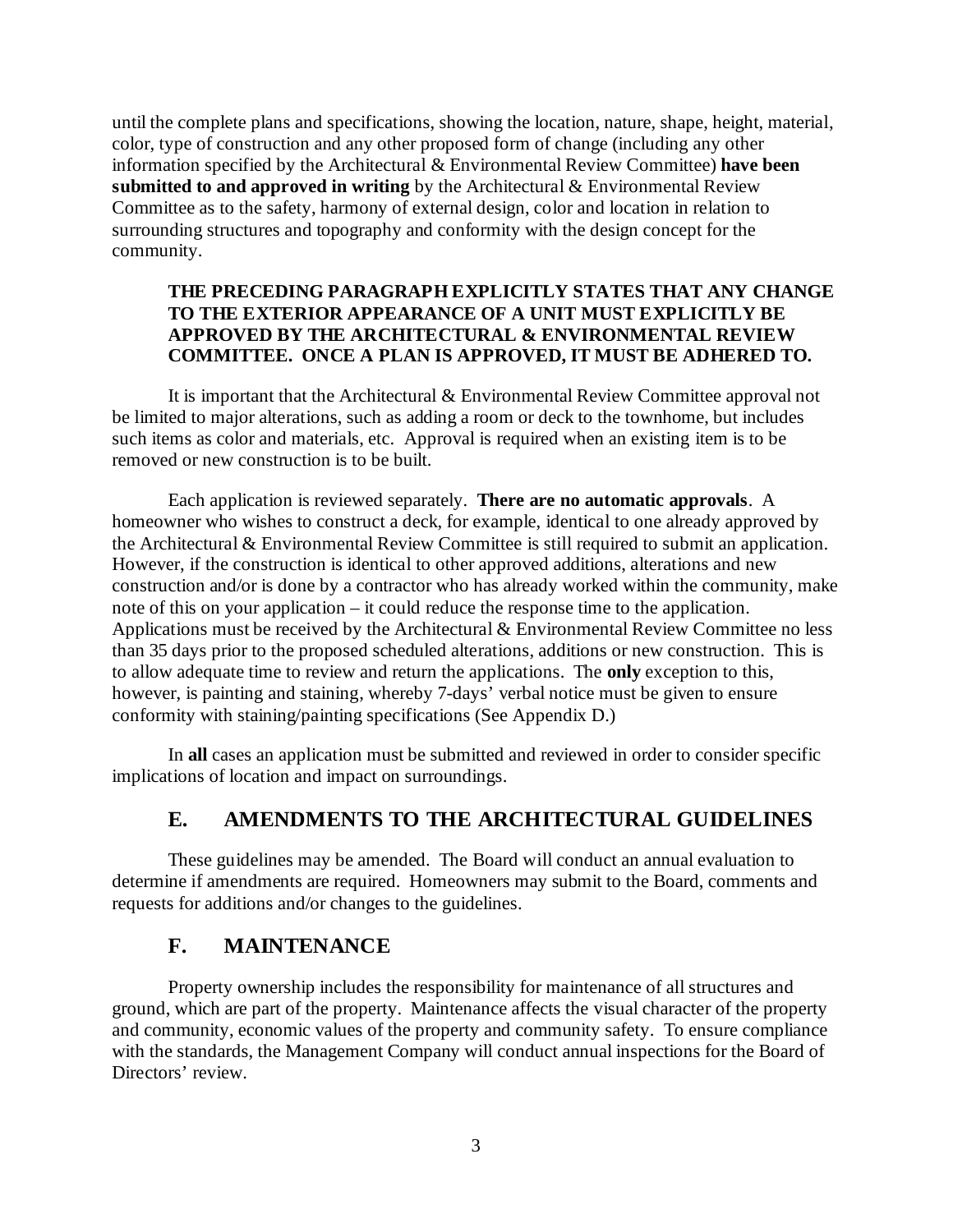#### **II. APPLICATION PROCEDURES**

Applications must be submitted in writing to the Management Company for all exterior alterations, additions and new construction. Each alteration, addition or new construction project must be approved, even when a similar or substantially identical alteration, addition or new construction had been previously approved.

#### **A. APPLICATION**

#### **1. FORM**

An application form is included in Appendix C to these guidelines for your use. Additional applications may be found on the Association's website [\(www.walnutridgeonline.org,](http://www.walnutridgeonline.org/) click on Community Documents) or requested by mail addressed to: Professional Community Management, Inc. ("ProCom"), 400 Serendipity Drive, Millersville, MD 21108

Two (2) copies of the completed application form and all supporting documentation should be mailed to ProCom at the above address. The application should contain all necessary information stated in a clear, concise manner to ensure that the interpretation of the application is intended by the homeowner. It is suggested that the homeowner retain a copy of the application for future reference. A copy of the completed, unapproved county permit (if one is required) should be attached reflecting **all** proposed alterations, additions and new construction. Final approval is granted, pending receipt of approved unaltered permit. Application and approved permit will be logged in upon receipt.<sup>[1](#page--1-0)</sup>

## **2. REQUIRED TIME FOR SUBMISSION**

Applications must be received no less than 35 days prior to the proposed alterations, additions or new construction. The Management Company will acknowledge the application within 30 days of receipt, with the exception of painting/staining which requires 7-days' telephone notification to the Management Company to ensure compliance with color specifications (See Appendix D).

#### **3. DESCRIPTION OF PROPOSED PROJECT**

A graphic description such as site plan, elevations and sketches should be provided. A site plan is more easily prepared by submitting a copy of property plat with the proposed alterations, additions, or new construction indicated and dimensioned. Other graphic support could include manufacturers' literature or photographs of similar projects. Written material should support and fully document any plans or sketches. All applications should include an estimated

<span id="page-7-0"></span> $\frac{1}{1}$ <sup>1</sup>All residents of this community holding lease or rental agreement to property must additionally submit expressed written consent from their appropriate landlord as part of their application package.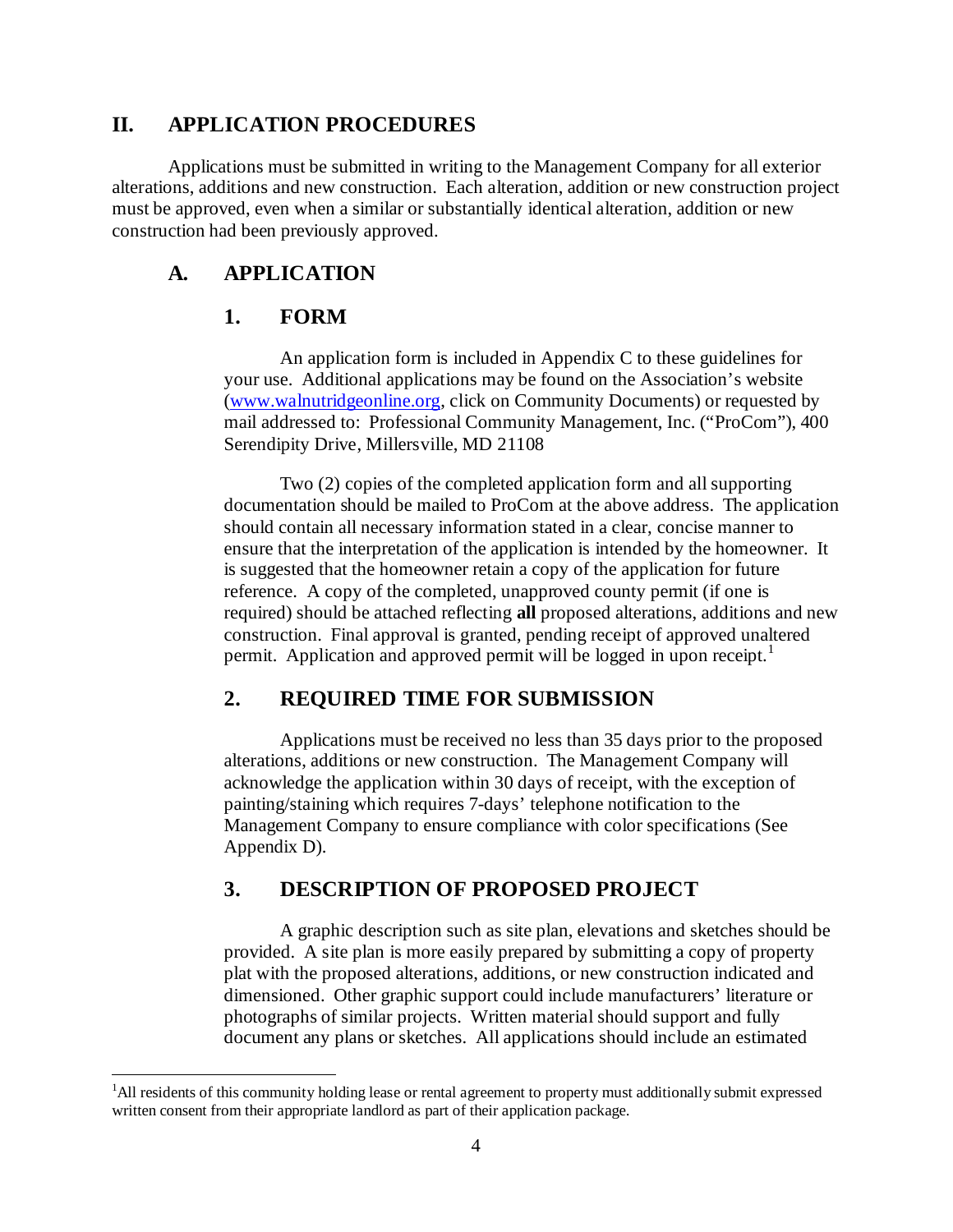completion date. A statement identifying proposed materials and colors should be included in the application.

## **4. APPROVAL**

When an application has been approved, it will be dated and logged into the Management Company's files. A copy of the approved application will be returned to the homeowner bearing such approval. The Board and/or the Management Company assume no responsibility for safety of the new construction by virtue or workmanship.

## **5. DISAPPROVAL**

If the application is disapproved, the homeowner will be informed by regular mail, e-mail and/or by a telephone call of problems in the application. The applicant is entitled to re-apply or provide additional information which might clarify the request or demonstrate its acceptability.

## **6. INSPECTION PROCEDURES**

The Management Company will inspect the approved project through a site inspection or contact with the homeowner for the purpose of assuring compliance with the approved specifications.

## **B. IMPLEMENTATION**

The proposed alterations, additions, or new construction must be completed within one (1) year of the estimated date of initiation, depending upon the difficulty of the specific project. Those projects requiring county building permit **must** be completed within the time standards specified on the permit.

## **C. NON-COMPLIANCE**

## **1. ALTERATIONS, ADDITIONS OR NEW CONSTRUCTION MADE AFTER DISAPPROVAL**

If the homeowner proceeds with any exterior alterations, additions or new construction which has been disapproved, the Association may impose a special assessment on and/or initiate legal action by the authority of the First Amendment, Article VII, Section 2. Additionally, homeowner must have the violation removed or abated at the homeowner's expense, regardless of county permit approval.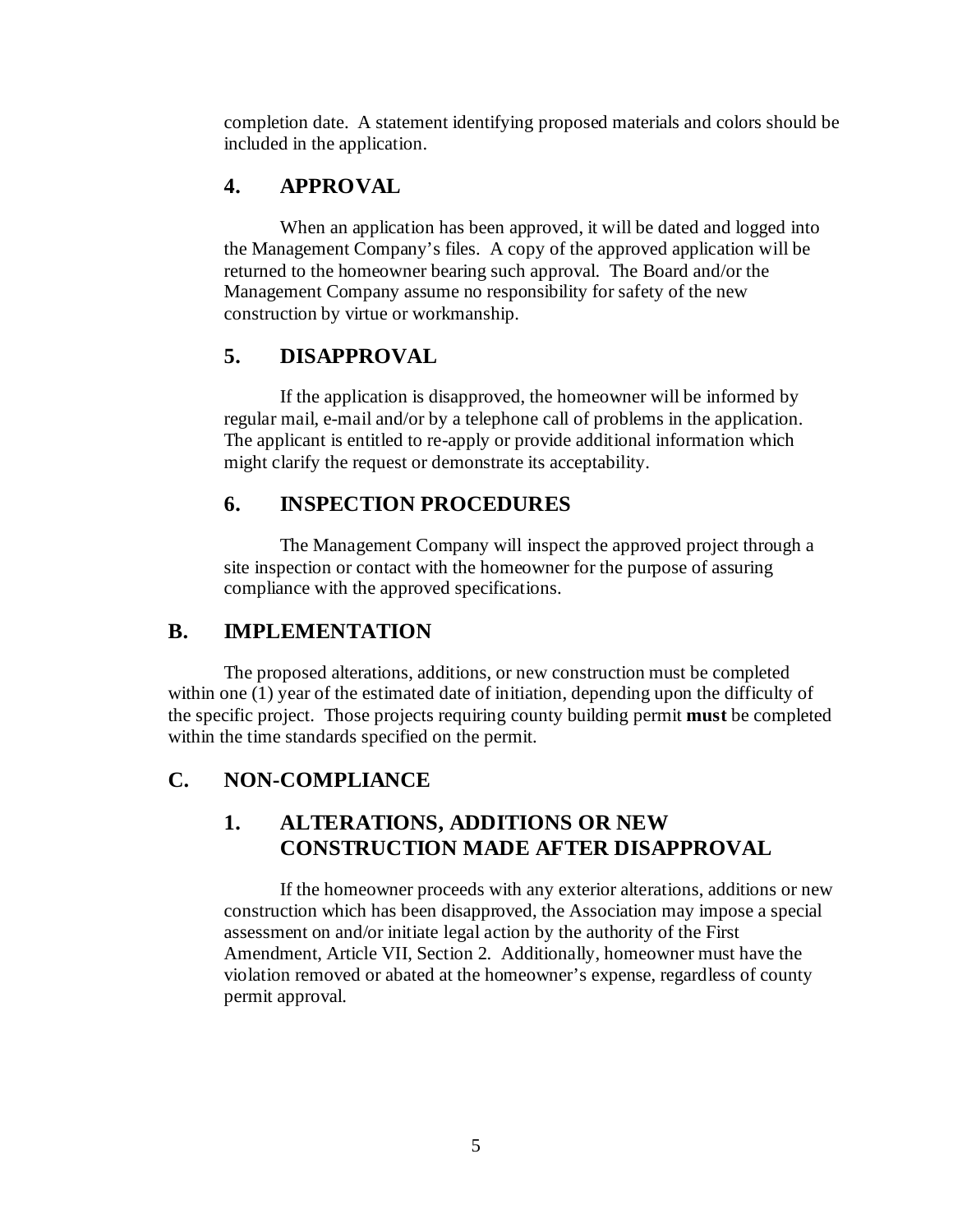## **2. ALTERATIONS, ADDITIONS OR NEW CONSTRUCTION IMPLEMENTED WITHOUT APPLICATION**

If alteration, addition or new construction has been made **without** an application, the homeowner must have such change removed or abated, regardless of county permit approval.

### **3. COVENANT VIOLATIONS**

There are 3 categories of violations:

- Alterations, additions or new construction made **after** disapproval
- Alterations, additions or new construction implemented **without** application
- Application approved **but not executed in conformance** with the approved application

All allegations of non-compliance made by other homeowners should be submitted in writing to the Management Company. The Management Company and the Board will investigate the allegations. If violation is found, the homeowner will be contacted and will be given the opportunity to correct it. If compliance is not achieved, formal notification will be given, and the matter will be turned over to the Board of Directors, accompanied by a report and recommendations of the Management Company. The Board of Directors will determine the appropriate disposition of the matter. The name of the homeowner(s) responsible for the alleged violation or complaint shall be kept **confidential** until the violation has been determined.

#### **III. REVIEW CRITERIA**

#### **A. GENERAL GUIDELINES**

The Management Company and Board of Directors evaluate all applications on their individual merits. Considerations include the characteristics of the housing type and the individual site. Because this is a townhome community, new construction, alterations and additions are more noticeable and have great impact on adjoining properties.

Design decisions made by the Property Management Company and Board of Directors in reviewing applications are not based on personal opinion but are based on the following criteria which represent, in more specific terms, the general standards of the Walnut Ridge Community Association's Declaration of Covenants and Restrictions and First Amendment: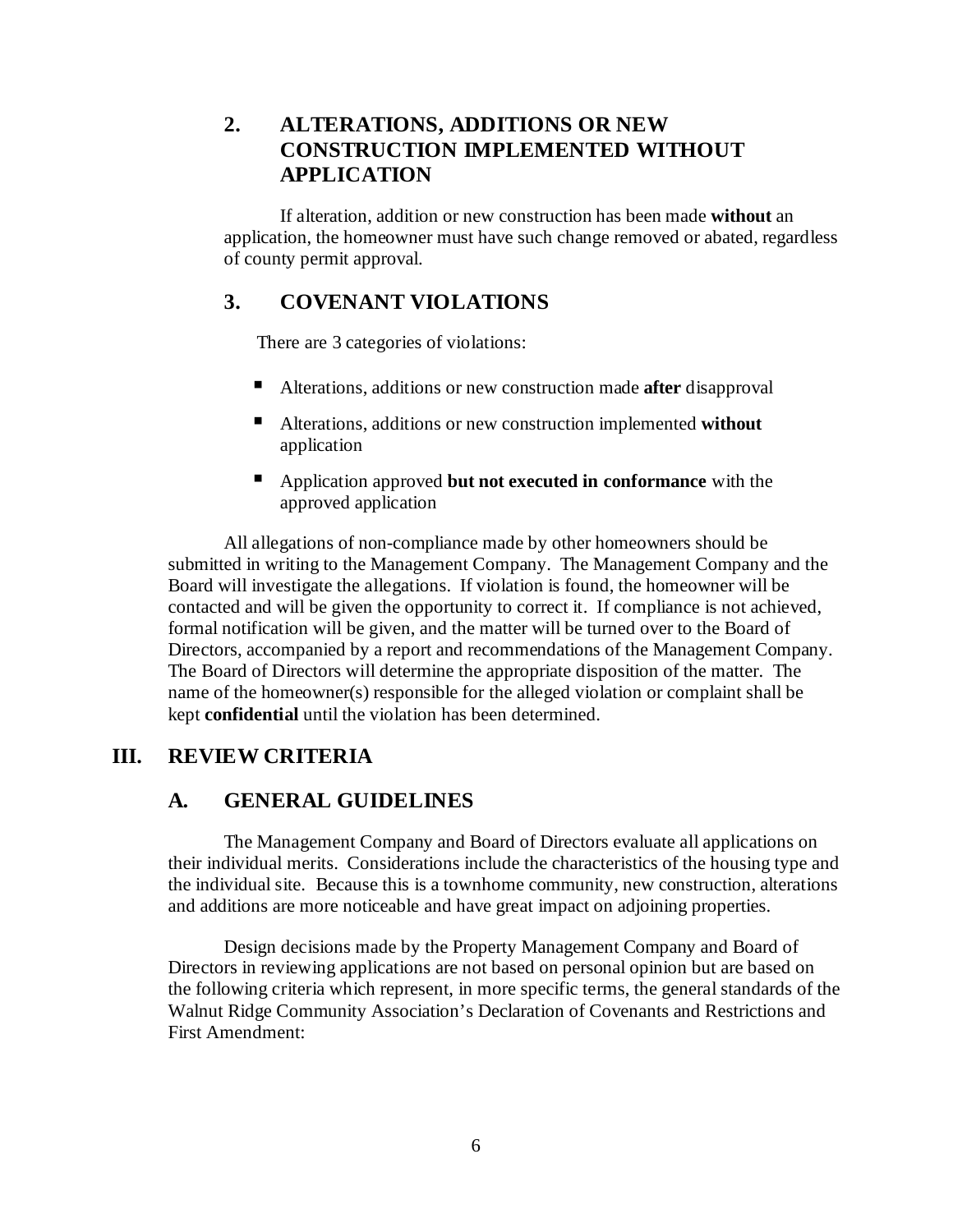## **1. DESIGN COMPATIBILITY**

The proposed alteration, addition or new construction must be compatible with the architectural characteristics of the community setting. Compatibility is defined as adhering to the already existing architectural styles, quality of workmanship, similar use of material, color and construction details.

## **2. LOCATION AND IMPACT ON NEIGHBORS**

The proposed alteration, addition or new construction should relate favorably to the landscape, the existing structure and the neighborhood. The primary concerns are access, drainage, view, sunlight and ventilation. When a proposed alteration, addition or new construction has possible impact on adjacent properties, the applicant must communicate the proposal with neighbors prior to making application.

## **3. SCALE**

The site of the proposed alteration, addition or new construction should relate well to adjacent structures and its surroundings.

## **4. COLOR**

The alterations, additions or new construction must be of the same color group (either trim or house color). (See Color specifications – Appendix D)

## **5. MATERIALS**

Continuity is established by use of the same or compatible materials as were used in the original construction. For example continuation of a fence should be the same design and materials as the original fence.

## **6. WORKMANSHIP**

The quality of work should be equal to that of the surrounding area. Poor workmanship, besides causing the owner problems, can be visually objectionable to others, and/or can cause safety problems. Poor workmanship will be addressed by the Management Company and the Board of Directors.

## **7. COUNTY BUILDING AND WORK PERMITS[2](#page-7-0)**

Approval of any project **does not** waive the necessity of obtaining required County permits.

<span id="page-10-0"></span> $\frac{1}{2}$ <sup>2</sup>An application will not knowingly be approved which is in violation of county building or zoning codes.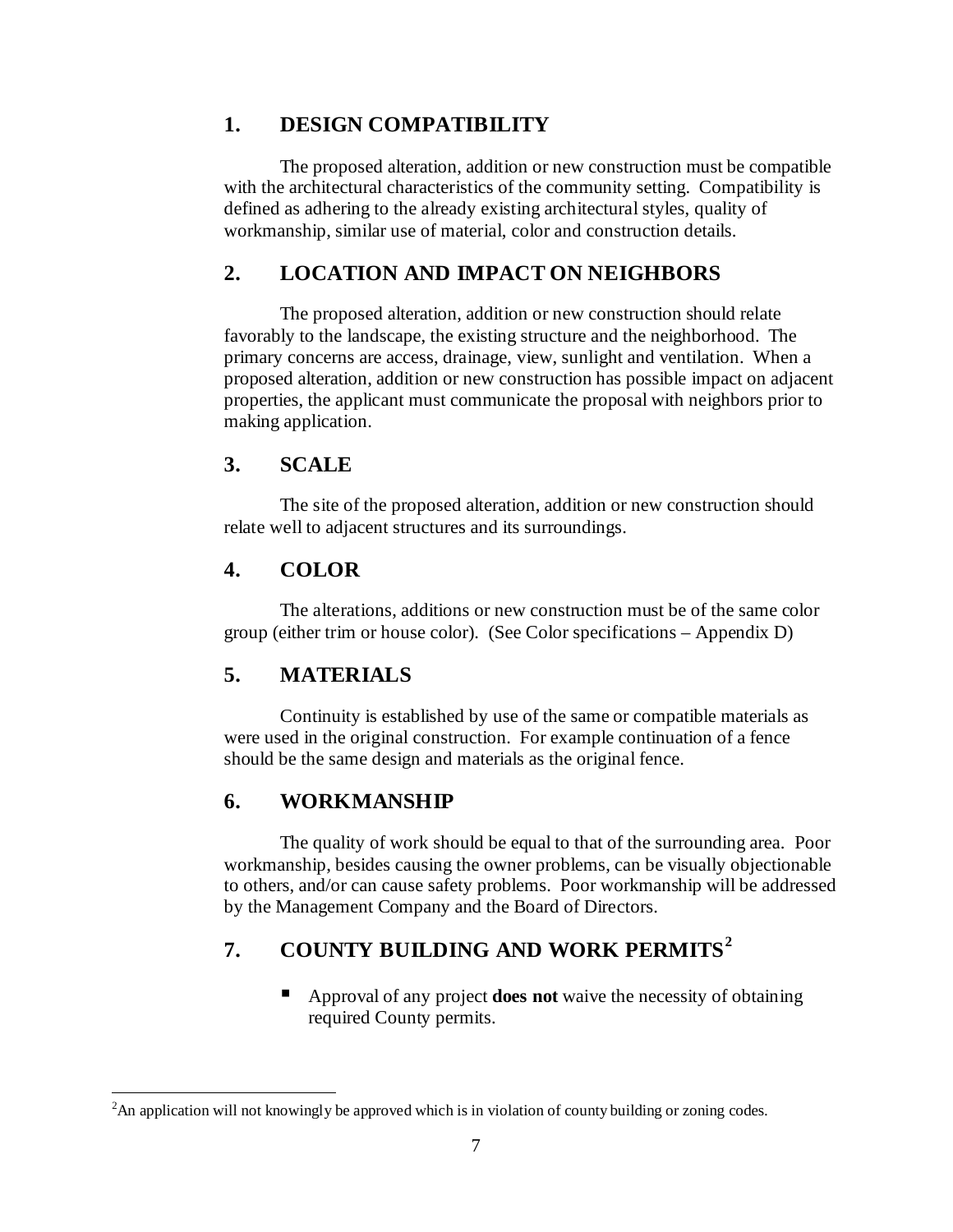Obtaining a County permit **does not** waive the need for Architectural & Environmental Review Committee approval.

#### **B. SPECIFIC GUIDELINES**

The following paragraphs provide specific guidelines for additions, alterations or new construction and maintenance of exterior features within the Walnut Ridge Community, keeping in mind continuity of the architectural design concept of the community.

#### **1. EXTERIOR PAINTING**

In general, good aesthetic practices should be followed in exterior home decoration. Staining/painting or re-staining/repainting in compliance with the established community color (Appendix D) does not require approval, however the Management Company **must be notified seven (7) days prior** to ensure that the color selected is in compliance with established specifications.

Painting/staining should be performed every six years or on an as-needed basis, **whichever comes first**.

#### **2. SIDING**

All siding must be 6-inch beveled cedar or composite, of equal or greater quality than the existing homes. Existing siding should at all times be in a good state of repair so as to represent a well-maintained appearance of the community as a whole.

#### **3. STORM WINDOWS AND DOORS**

- Storm windows must be of the same material, color and architectural style and design of existing window frames and **replacement requires approval**.
- Storm doors will be considered on an individual basis depending on style and material and must be the same color as existing window frames (dark brown) or white. A diagram of acceptable door styles is proved in Appendix F.

#### **4. WINDOWS**

Placing of paper, sheets and similar materials in lieu of curtains or blinds is prohibited.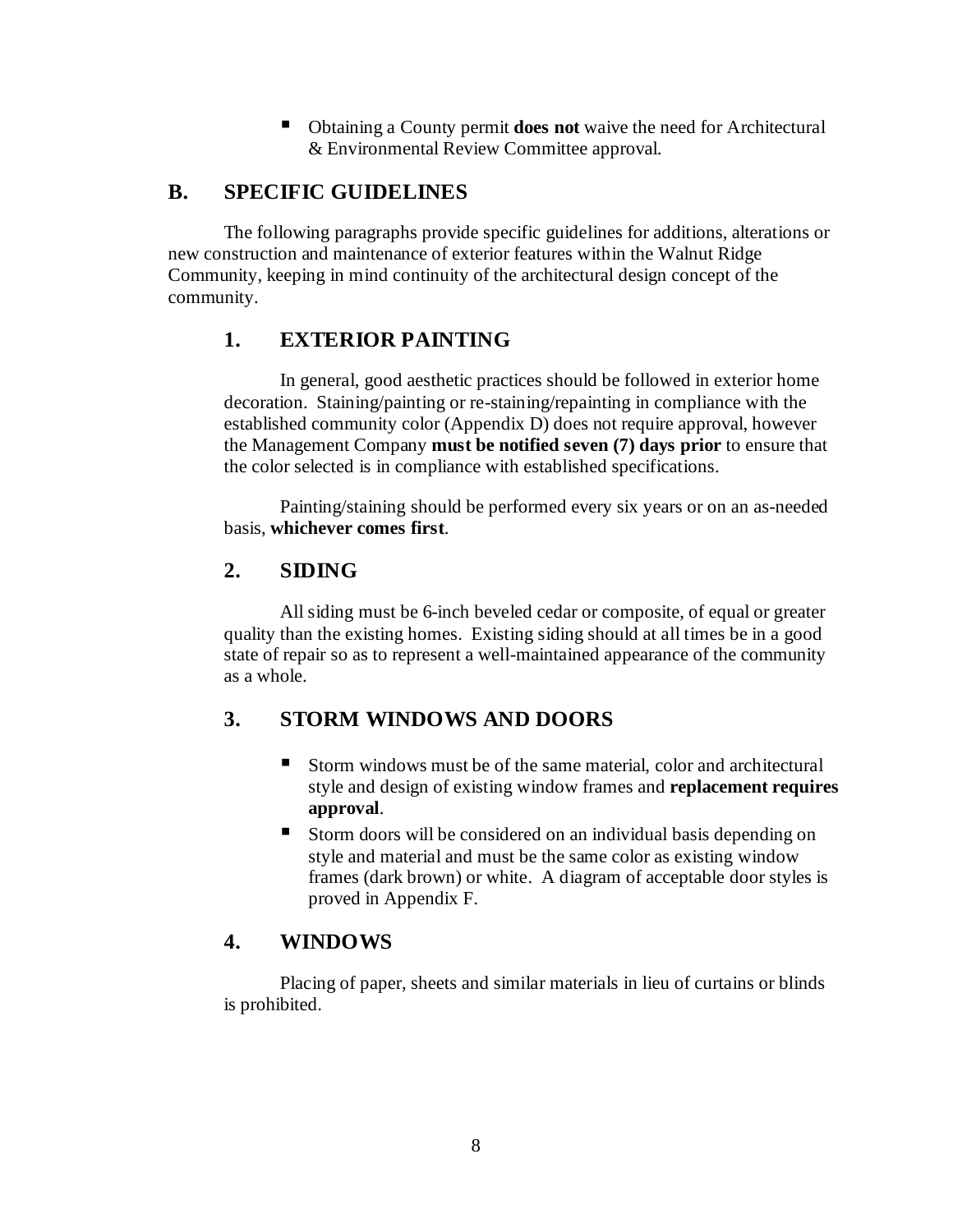## **5. SKYLIGHTS, SUN TUNNELS, SOLAR PANELS AND RAIN BARRELS**

Skylights, sun tunnels, solar panels and rain barrels will be considered on a case-by-case basis.

## **6. FENCES[3](#page-10-0)**

- Any fence or screening must have the approval before installation is undertaken.
- No fence or screening will be approved if its installation will obstruct sight lines for vehicular traffic.
- The height of all fencing **must** be six (6) feet, constructed of wood and extend no farther than homeowners' surveyed property line.
- *Exceptions* may be approved pending review based on elevation, grade, location, direction, relationship to other buildings and overall looks of the community.
- Fences must remain erect and in a good state of repair.
- Fences, if stained, must be the same color as the townhome. The fence should at all times present a well-maintained appearance.

## **7. SHEDS**

No construction, placement, or assembly of a temporary, permanent, or portable shed shall take place prior to formal application request by the homeowner and approval of said application by the Board.

## **8. PATIOS AND GROUND LEVEL DECKS[4](#page-12-0)**

- Generally, patios should be located at the rear of the home.
- Materials should be of natural weathering quality such as brick, pressure-treated wood, composite, stone or concrete.
- If changes in grade or other condition which will affect drainage are anticipated, they must be indicated. Generally, approval will be denied if adjoining properties are adversely affected by changes in drainage.

 $\frac{1}{3}$ <sup>3</sup>Appendix E is provided to offer examples of acceptable fences allowed for construction within this community. Other styles will be considered. Construction of a fence style in Appendix E does not waive a homeowner's need to file an application for approval.

<span id="page-12-0"></span><sup>&</sup>lt;sup>4</sup>Care should be taken to maintain drainage away from all structures.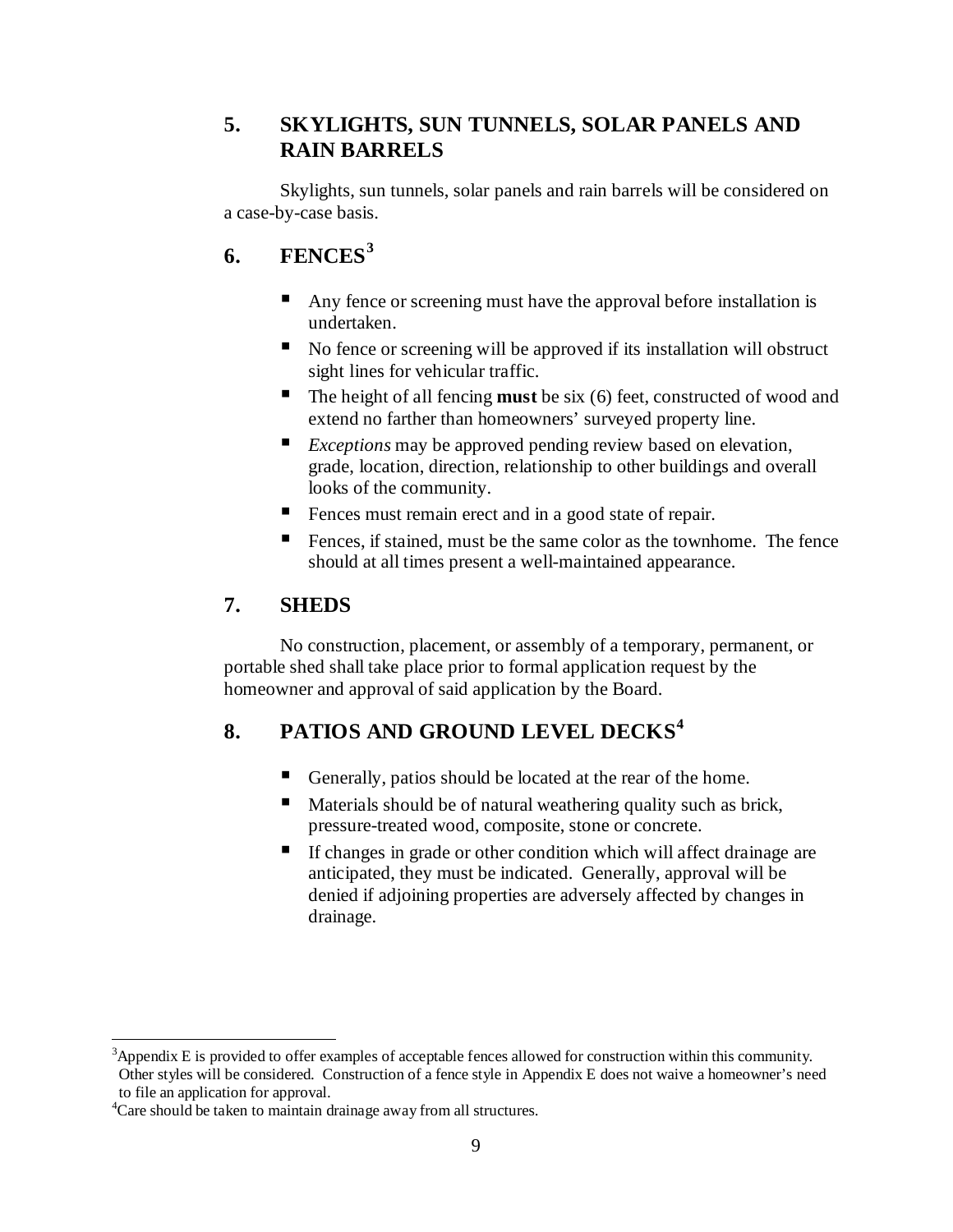#### **9. PORCHES AND SECOND-STORY DECKS**

Porches and second-story deck applications will be considered pending approval by adjoining neighbor(s) and committee approval.

#### **10. AWNINGS**

Awnings on windows, doors, and decks are not permitted without express written consent of adjoining neighbors and committee approval.

#### **11. CHIMNEYS**

Only fireplace inserts are permitted and chimneys should be constructed of the same type and color as those on the existing townhomes in this community. Brick chimneys are not permitted.

#### **12. AIR CONDITIONING UNITS**

- Air conditioning units mounted through walls or windows are not permitted.
- Heat pump units may be added or relocated only when they do not interfere visually and acoustically with neighbors.

#### **13. EXTERIOR ANTENNAS**

Roof-top television or radio aerial antennas and other aerials, antennas, or similar roof-top devices require approval, must be visually attractive and if possible not visible from the street. They should not extend beyond the ridge line of the roof.

#### **14. EXTERIOR LIGHTING**

Porch light fixtures, lamp posts, landscaping lights, motion lights, etc. which are used in addition to or in place of the original fixtures should be compatible in style and scale of the townhome. Existing lighting must not be altered without approval. Applications for exterior lighting should include wattage, height of the light fixture above the ground, a complete description of the fixture, and the proposed location on the property.

#### **15. PERMANENT BARBECUES**

Permanent barbecue grills are permitted upon approval provided they conform to the architectural and aesthetic harmony of the home and do not interfere visually or otherwise with neighbors.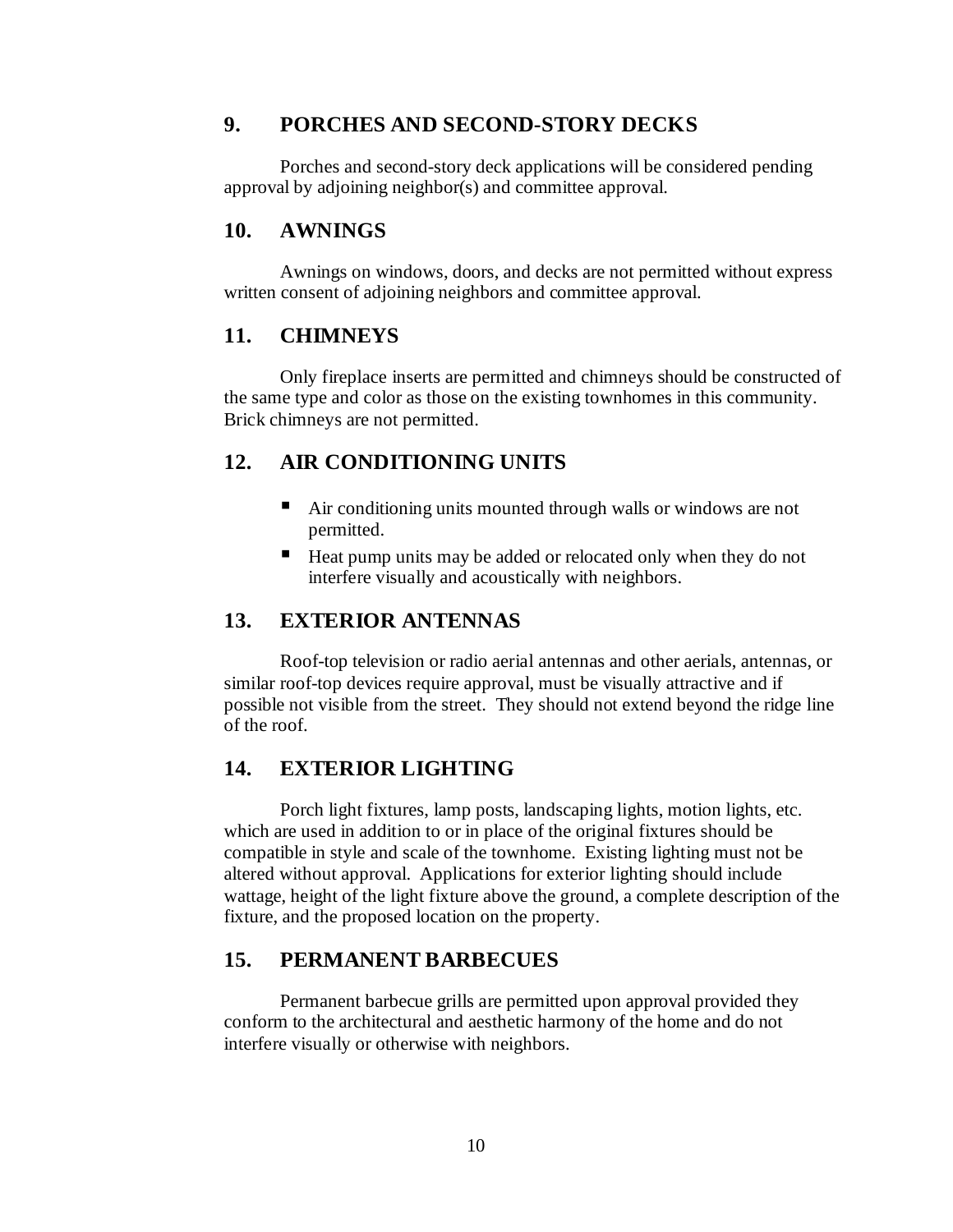#### **16. RETAINING WALLS**

Retaining walls may be constructed provided they do not interfere with easements and drainage, after receiving approval.

#### **17. ATTIC VENTILATORS**

Attic ventilators or other mechanical apparatus requiring penetration of the roof should be located on the rear side of the roof and should not extend above the ridge line.

#### **18. CLOTHESLINES**

Exterior clotheslines are prohibited.

#### **19. GRASS**

Grass should be properly maintained at a height of between 2-1/2 and 4 inches, depending upon weather conditions and should be cultivated, and **at no time** represent an unkempt or neglected appearance. Grass must never exceed 6 inches in height. Permitting grass to grow beyond this height is in violation of County Codes and carries a strict fine. Every effort should be made by the homeowner to replace grass that has been damaged, stripped or eroded. Homeowners are encouraged to contact the Management Company regarding obvious erosion problems on community owned land. Homeowners are also further encouraged not to mow the common areas as they are maintained by the Association through contracted landscapers. Planting of trees for erosion control measures is permitted provided trees are spaced properly, however, approval is required prior to planting.

#### **20. SHRUBBERY AND TREES**

Shrubbery and trees should represent a neat and attractive appearance. Special care must be taken to trim bushes away from the home so as not to permit them to uproot, present hazard, or interfere visually and aesthetically with a neighbor's property. Dead or diseased trees and shrubs must be removed and replaced in accordance with state law.

#### **21. WOOD LINES**

Dumping of materials in the wood lines surrounding the community (other than leaves and grass clippings) is prohibited. Clippings serve as a natural fertilizer and should be spread out evenly. Dumping of all other materials, including, but not limited to kitty litter, household or auto refuse (trash, oil, grease and other toxic materials) are prohibited by law. Should you notice someone disposing of these materials, please notify Management.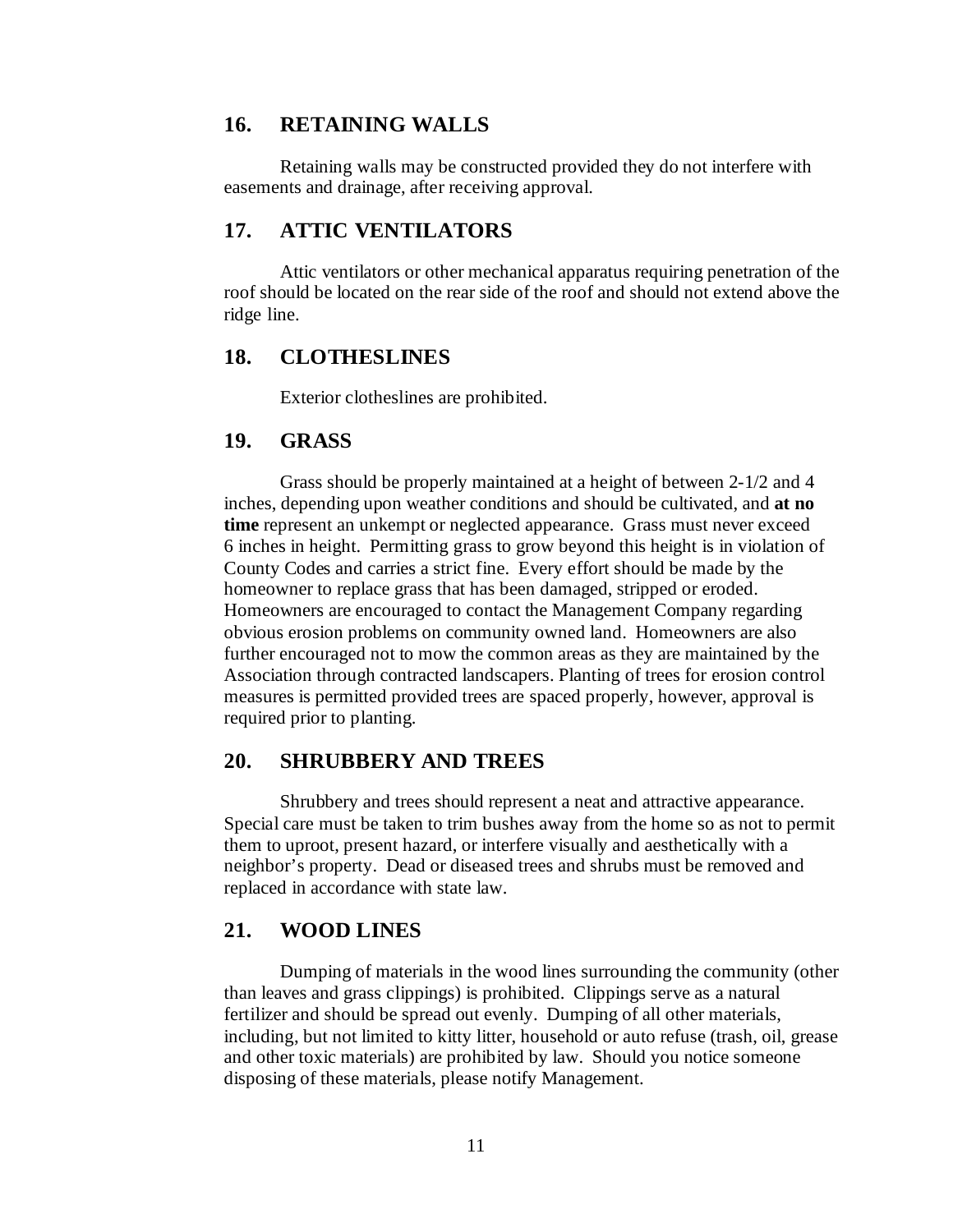#### **22. COMMON AREAS**

Placing of all permanent or temporary materials, structures, or personal items such as skateboards, skateboard ramps, bicycles, playhouses, picnic tables, benches, etc. on common area is prohibited.

#### **23. TRASH / RECYCLING**

Trash and recyclables should not be stored (either in garbage cans or bags or bins) in any location visible from the street or front yard. Trash or recyclables may not be placed on plants, shrubs or walkways of the common areas. Trash and recyclables should be placed at designated street curbs no earlier than 6:00 p.m. of the day prior to trash pickup and removed no later than the evening of trash pickup.

#### **24. ANIMAL CONTROL**

Leash laws within the State of Maryland and this community expressly prohibit free-roaming dogs, cats and other domestic animals. When animals are walked outside the unit, **they must at all times be leashed and curbed**. All pet feces must be removed from the common areas by the walker. Mutt Mitt stations are provided.

#### **25. PARKING**

There are sufficient parking spaces in the community for two vehicles per household. The parking areas of the community shall be used as follows:

- $\blacksquare$  Two (2) assigned and reserved parking spaces are clearly marked with the house number for each home. Such reserved spaces shall be considered a *limited common element*, and shall be located as close as possible to said home.
- Visitor's spaces are interspersed throughout the Community.
- It shall be the responsibility of the resident to whom a space is assigned to control access to that space. Under no circumstances shall the Association be responsible for this enforcement.
- For additional information on parking, please refer to the "Parking Space Guidelines" available on the Association's website [\(www.walnutridgeonline.org,](http://www.walnutridgeonline.org/) and click on Community Documents) or requested by mail addressed to: Professional Community Management, Inc., 400 Serendipity Drive, Millersville, MD 21108.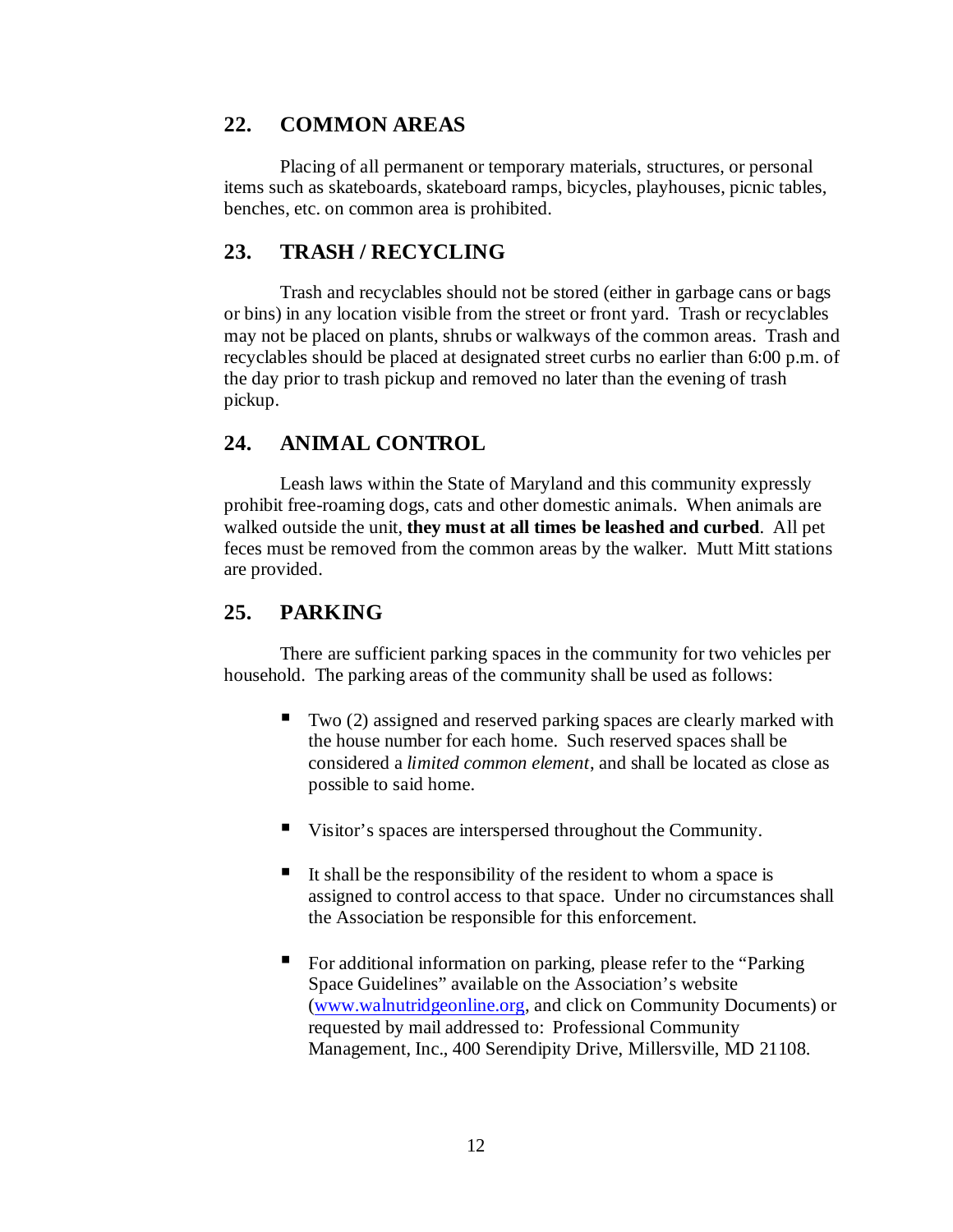#### **26. SNOW AND ICE REMOVAL FROM SIDEWALKS.**

Each homeowner and/or resident is responsible for clearing the sidewalk in front of their home of ice and snow within six (6) hours after the fall of snow except that, if it snows between 3:00 p.m. and 6:00 a.m., the homeowner and/or resident shall remove the snow and ice before 11:00 a.m. Homeowners and/or residents whose property line abuts the sidewalk on the side of their home, have an obligation to clear the sidewalk of snow and ice on the side of their home to the end of their back property line.

## **ADDITIONALLY, ANYTHING THAT IS NOT COVERED ABOVE, AND WILL BE A PERMANENT STRUCTURE ON YOUR HOME**

#### **MUST BE SUBMITTED TO THE**

#### **ARCHITECTURAL & ENVIRONMENTAL REVIEW COMMITTEE**

*E:\WRCA\Corporate Docs\Architectural-Environmental\_Standards\_Rev\_9-2016.docx*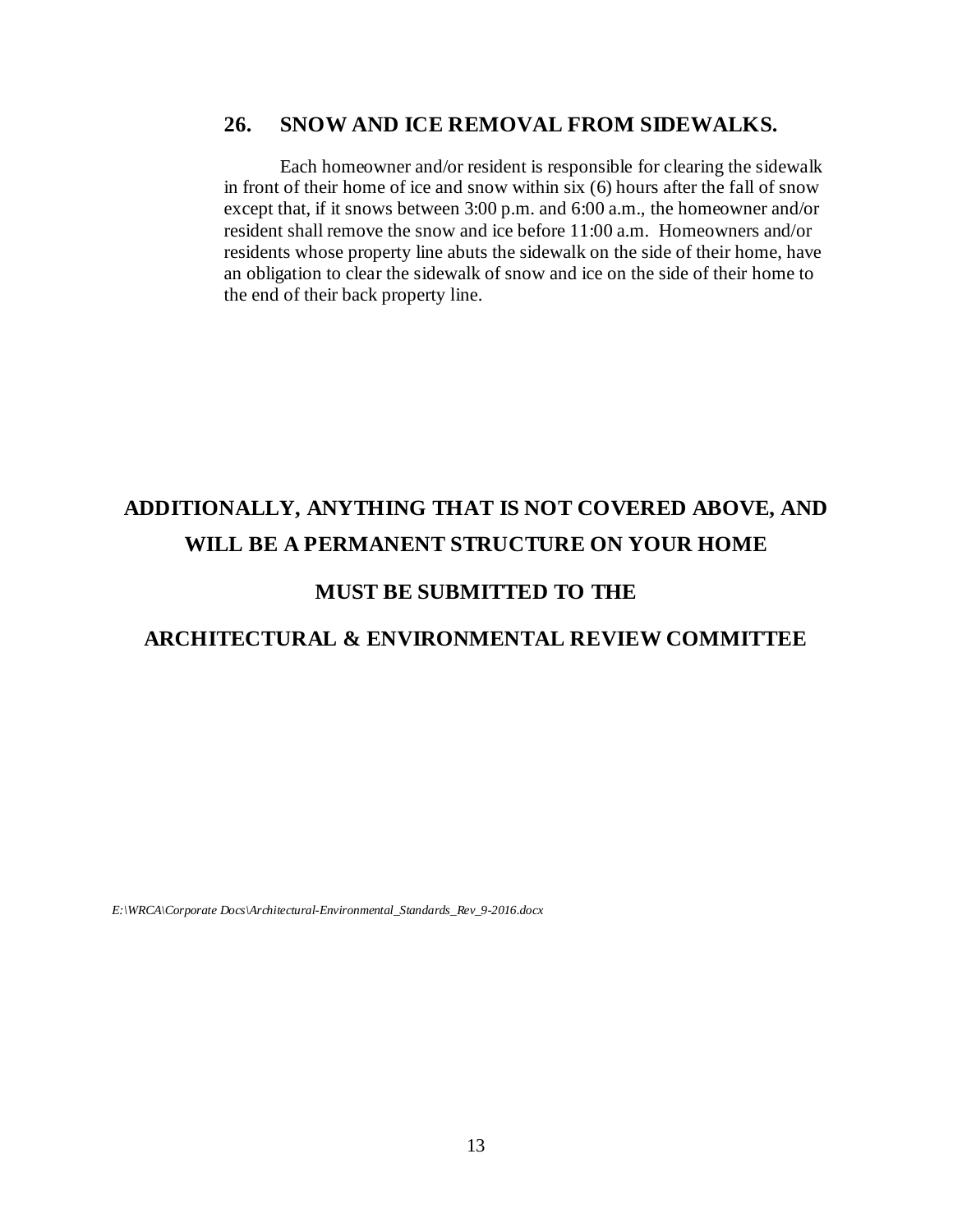## **APPENDIX A – DECLARATIONS APPENDIX B – FIRST AMENDMENT TO THE DECLARATIONS**

**THESE APPENDICES ARE PROVIDED TO ALL NEW HOMEOWNERS UPON SETTLEMENT. ADDITIONAL OR REPLACEMENT COPIES MAY BE REQUESTED BY CONTACTING THE MANAGEMENT COMPANY.**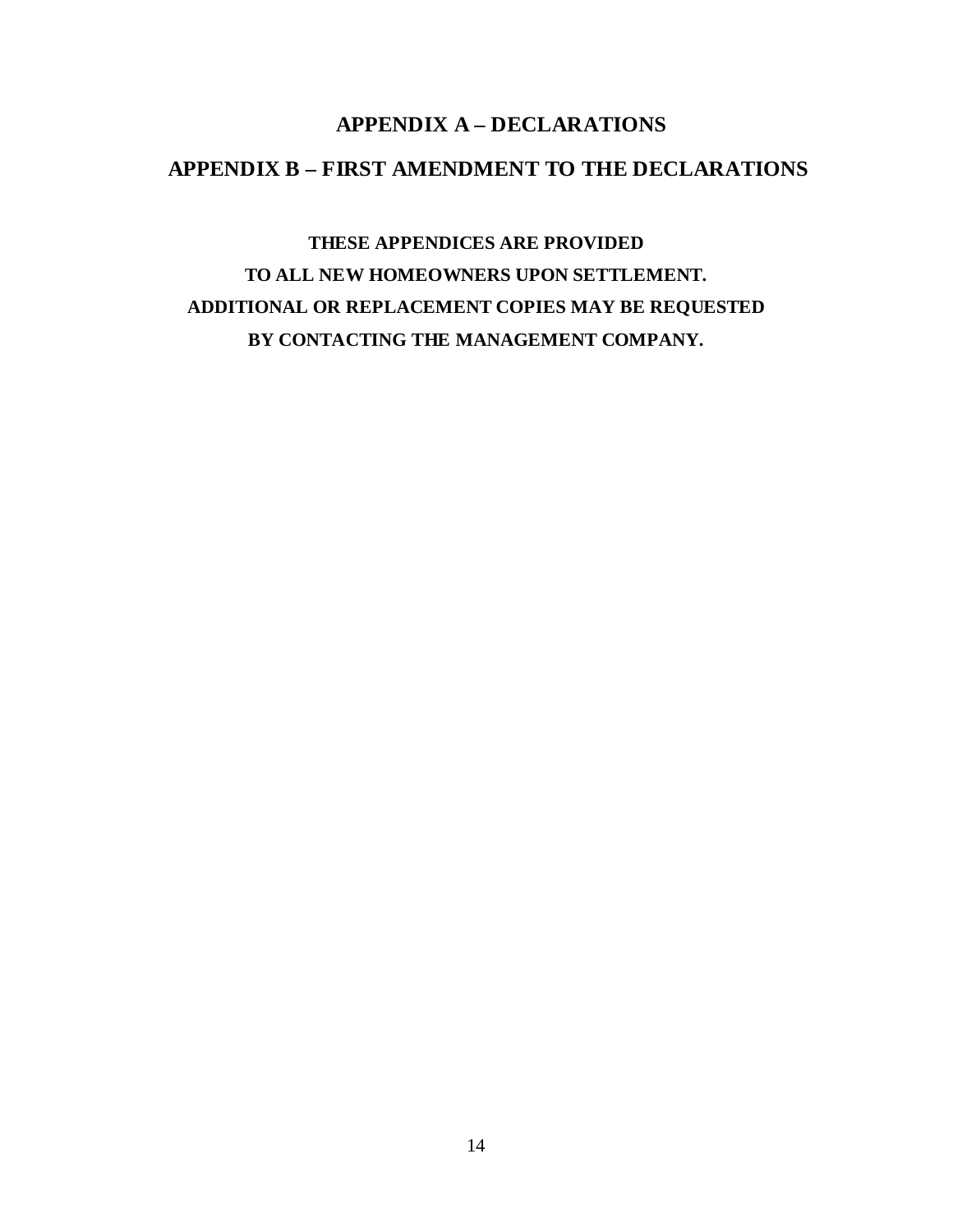## **APPENDIX C - APPLICATION FORM**

| Walnut Ridge Architectural & Environmental Review Committee                                                                                                                                                                          |                                                                                                                                                                                                                   |  |  |  |  |  |  |
|--------------------------------------------------------------------------------------------------------------------------------------------------------------------------------------------------------------------------------------|-------------------------------------------------------------------------------------------------------------------------------------------------------------------------------------------------------------------|--|--|--|--|--|--|
| <b>Application for Exterior Alteration, Addition or New Construction</b>                                                                                                                                                             |                                                                                                                                                                                                                   |  |  |  |  |  |  |
| Name:                                                                                                                                                                                                                                | Own<br>Rent                                                                                                                                                                                                       |  |  |  |  |  |  |
| Address: <u>New York: Address: New York: New York: New York: New York: New York: New York: New York: New York: New York: New York: New York: New York: New York: New York: New York: New York: New York: New York: New York: New</u> |                                                                                                                                                                                                                   |  |  |  |  |  |  |
| Home Phone:                                                                                                                                                                                                                          | Day Time Phone (optional):                                                                                                                                                                                        |  |  |  |  |  |  |
| Nature of work to be performed:                                                                                                                                                                                                      | Alteration of existing structure<br>Addition to existing structure<br>New Construction                                                                                                                            |  |  |  |  |  |  |
| <b>Proposed Project:</b>                                                                                                                                                                                                             |                                                                                                                                                                                                                   |  |  |  |  |  |  |
| Lighting<br>Screen<br>Patio<br>Balcony<br>Porch<br>Roof-top device<br>Siding<br>Ground-Level Deck<br>Staining/Painting<br>$\mathcal{L}$<br>Retaining Wall<br><b>Wall</b><br>New Roofing<br>Other (please specify)                    | Patio Cover/Awning<br>Fence<br>Additional<br><b>Storm Windows</b><br><b>Storm Door</b><br>Second-Story Deck<br>Permanent B-B-Q<br>Shrubbery/Trees on Common Area<br><u> 1980 - Andrea Andrew Maria (h. 1980).</u> |  |  |  |  |  |  |
| Specify, in detail, the nature of work to be performed:                                                                                                                                                                              |                                                                                                                                                                                                                   |  |  |  |  |  |  |
|                                                                                                                                                                                                                                      |                                                                                                                                                                                                                   |  |  |  |  |  |  |
| all materials (if applicable):                                                                                                                                                                                                       | Please specify type of material to be used (also please specify size, dimension, thickness, design and grade, and grade of                                                                                        |  |  |  |  |  |  |
|                                                                                                                                                                                                                                      |                                                                                                                                                                                                                   |  |  |  |  |  |  |
| Are any special treatments to be added upon completion?                                                                                                                                                                              | $\blacksquare$ Yes (please specify)<br>$\overline{N_{O}}$                                                                                                                                                         |  |  |  |  |  |  |
| Have similar projects been performed within Walnut Ridge?                                                                                                                                                                            | No <sub>1</sub><br>$\Box$ Yes (please specify)                                                                                                                                                                    |  |  |  |  |  |  |
| Location of proposed work (include plat with dimensions):                                                                                                                                                                            |                                                                                                                                                                                                                   |  |  |  |  |  |  |
| Include written approval from landlord<br>Who will perform work (if approved)? $\Box$ Self                                                                                                                                           |                                                                                                                                                                                                                   |  |  |  |  |  |  |
| Other (please specify):                                                                                                                                                                                                              |                                                                                                                                                                                                                   |  |  |  |  |  |  |
| Estimated Completion Date:                                                                                                                                                                                                           |                                                                                                                                                                                                                   |  |  |  |  |  |  |
| How, if at all, could construction affect adjoining neighbors?                                                                                                                                                                       |                                                                                                                                                                                                                   |  |  |  |  |  |  |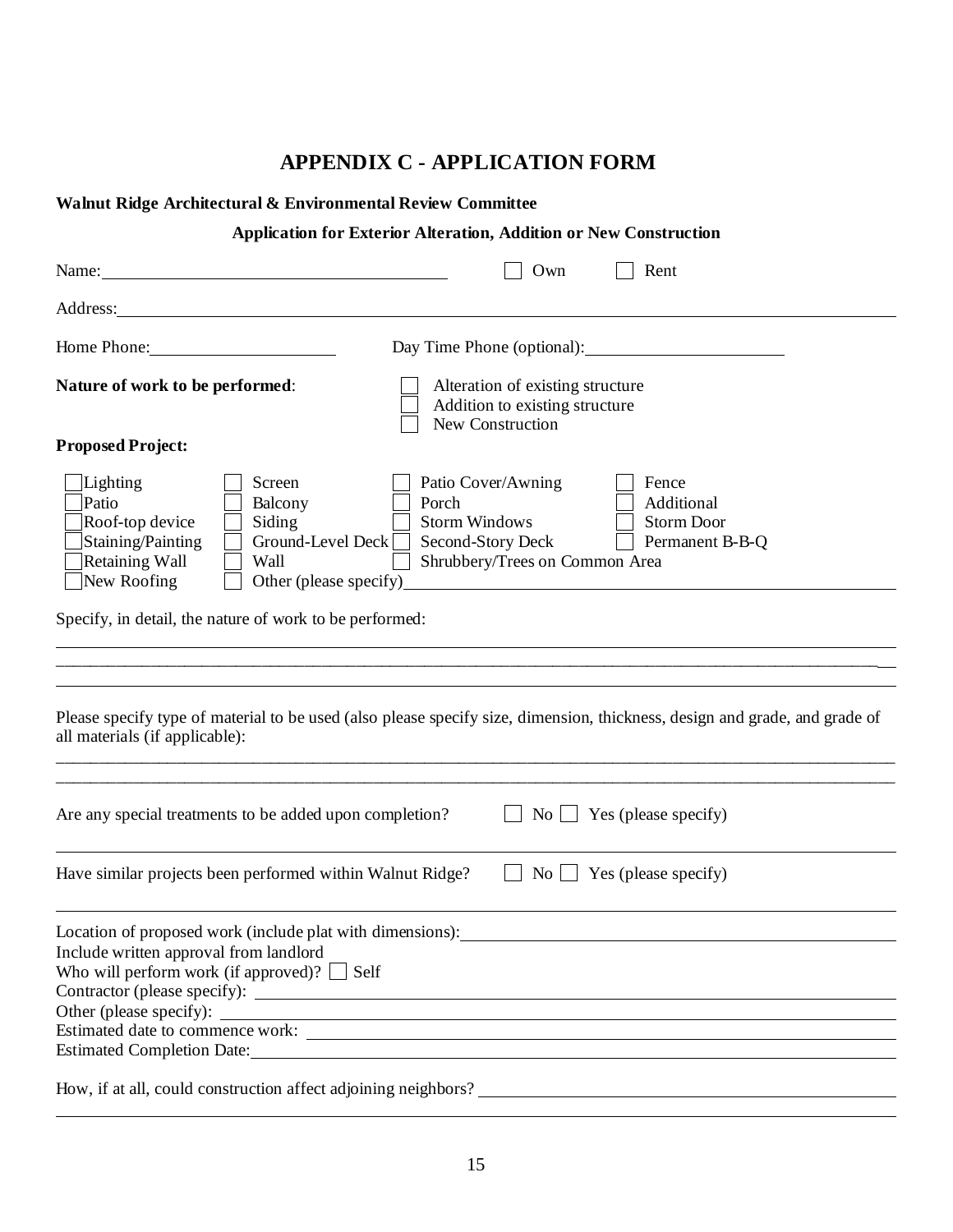Please remember to enclose the following:

Two (2) fully-completed copies of this application Self-addressed, stamped envelope (please ensure adequate postage) Site plans, elevations and sketches and plat with dimension Completed (unapproved Building Permit (if required) Manufacturer's literature of photographs of similar projects (if applicable) Landlord's written consent (if applicable) Any other pertinent, supporting information

#### **Disclaimer:**

The Architectural & Environmental Review Committee (A&ERC) of the Walnut Ridge Community Association will not knowingly approve a project which is in violation of county building or zoning codes.

Applicant must submit a copy of the approved Building Permit (if required) to the A&ERC prior to commencement of project. Further, the A&ERC must be notified immediately of any alteration/modification made to the previously submitted permit prior to project commencement. Obtaining a county permit does not waive the need for A&ERC approval.

#### **Statement**: **(THIS MUST BE SIGNED PRIOR TO CONSIDERATION OF THIS APPLICATION!)**

This application has been prepared as completely and truthfully as possible. **The location of the proposed work MUST be marked on the plat map.** I understand that I must seek approval from the A&ERC for any and all deviations from the approved application and agree not to commence work until building permit has been returned to the A&ERC and final approval has been given. I understand that if I proceed without full approval of the proposed project without permit (if applicable); or have deviated from approved plan, that all non-compliant construction must be abated at my expense.

(Signature of Applicant) (Date of Request)

#### **WALNUT RIDGE BOARD OF DIRECTORS' ACTION:**

( ) Application Approved as Submitted.

( ) Application Approved with the following provision(s):

( ) Application **DENIED** for the following reason(s):

| Signed |  |
|--------|--|
|        |  |

*E:\WRCA\Corporate Docs\Architectural-Environmental\_Standards Revised\_9-2016.docx*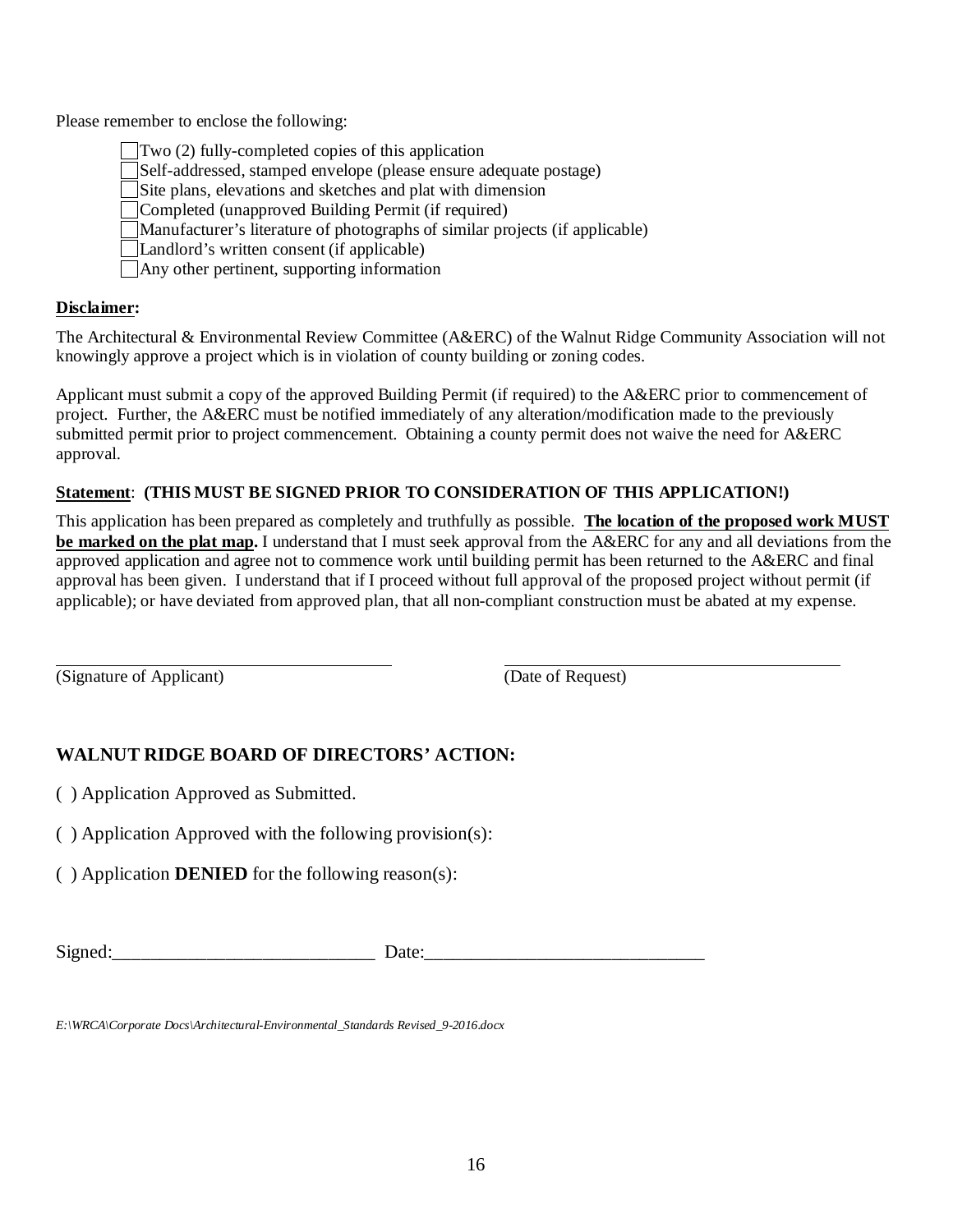## **APPENDIX D – COLOR SPECIFICATIONS**

| Exterior of townhomes: | Siding must be painted using acrylic, solid body stain. The color<br>must match "Solid Cedar". This color is available in many brands<br>and sold by several local dealers. |
|------------------------|-----------------------------------------------------------------------------------------------------------------------------------------------------------------------------|
| Trim of townhomes:     | Trim (to include gutters, downspouts, and the attached shed doors)<br>must be painted using an exterior acrylic semi-gloss white<br>material.                               |
| Fences:                | If fences or screening are stained, they must be stained the same<br>color as the townhome ("Solid Cedar").                                                                 |
| Roof:                  | Roof shingles must be the color "Autumn Brown." GAF Royal<br>Sovereign and Owings Corning both make "Autumn Brown" color<br>shingles                                        |